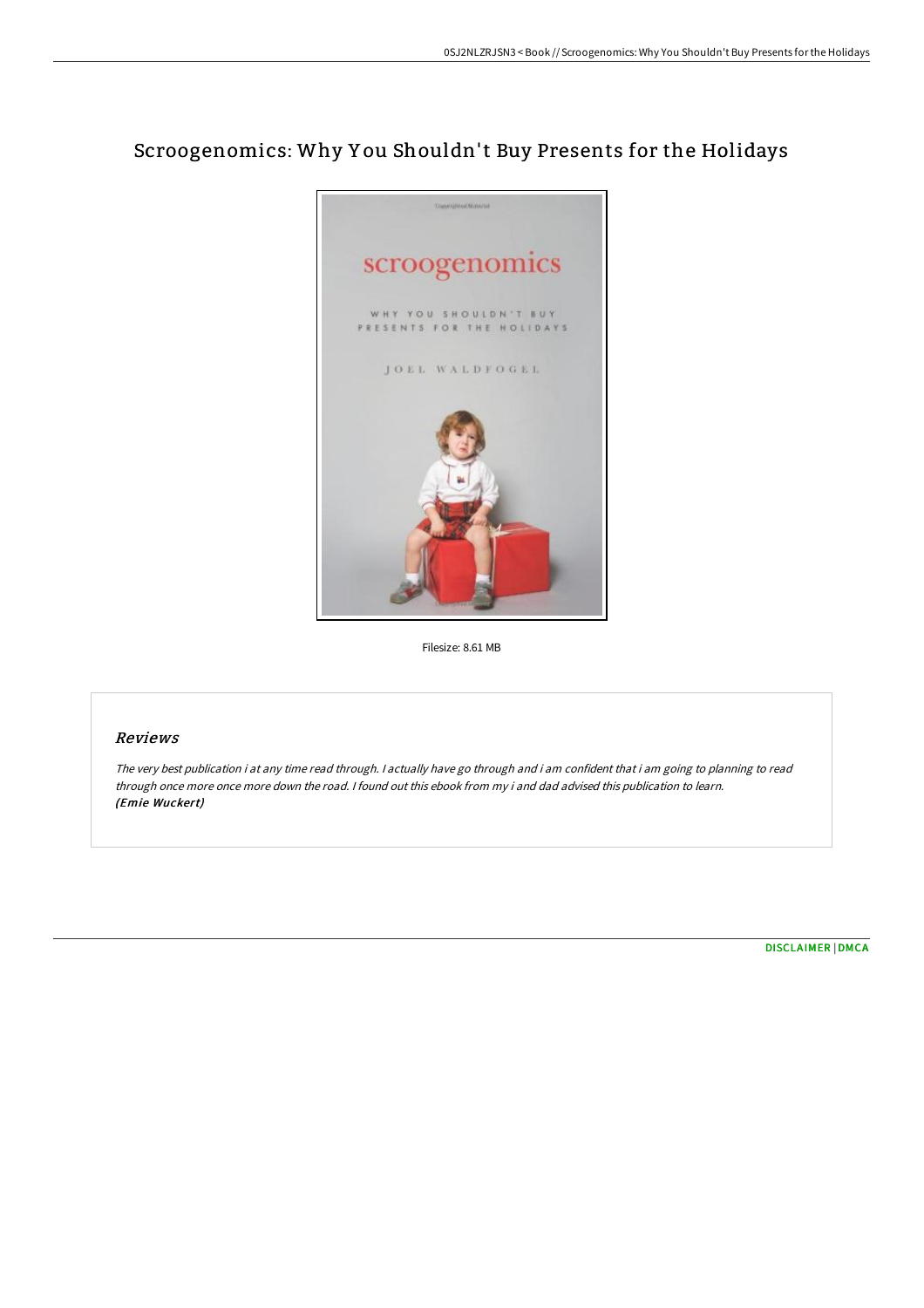## SCROOGENOMICS: WHY YOU SHOULDN'T BUY PRESENTS FOR THE HOLIDAYS



To get Scroogenomics: Why You Shouldn't Buy Presents for the Holidays PDF, make sure you click the hyperlink beneath and save the document or get access to other information which are highly relevant to SCROOGENOMICS: WHY YOU SHOULDN'T BUY PRESENTS FOR THE HOLIDAYS ebook.

Princeton University Press. Hardback. Book Condition: new. BRAND NEW, Scroogenomics: Why You Shouldn't Buy Presents for the Holidays, Joel Waldfogel, Christmas is a time of seasonal cheer, family get-togethers, holiday parties, and-gift giving. Lots and lots--and lots--of gift giving. It's hard to imagine any Christmas without this time-honored custom. But let's stop to consider the gifts we receive--the rooster sweater from Grandma or the singing fish from Uncle Mike. How many of us get gifts we like? How many of us give gifts not knowing what recipients want? Did your cousin really look excited about that jumping alarm clock? Lively and informed, Scroogenomics illustrates how our consumer spending generates vast amounts of economic waste--to the shocking tune of eighty-five billion dollars each winter. Economist Joel Waldfogel provides solid explanations to show us why it's time to stop the madness and think twice before buying gifts for the holidays. When we buy for ourselves, every dollar we spend produces at least a dollar in satisfaction, because we shop carefully and purchase items that are worth more than they cost. Gift giving is different. We make less-informed choices, max out on credit to buy gifts worth less than the money spent, and leave recipients less than satisfied, creating what Waldfogel calls "deadweight loss." Waldfogel indicates that this waste isn't confined to Americans--most major economies share in this orgy of wealth destruction. While recognizing the difficulties of altering current trends, Waldfogel offers viable gift-giving alternatives. By reprioritizing our gift-giving habits, Scroogenomics proves that we can still maintain the economy without gouging our wallets, and reclaim the true spirit of the holiday season.

n Read [Scroogenomics:](http://digilib.live/scroogenomics-why-you-shouldn-x27-t-buy-presents.html) Why You Shouldn't Buy Presents for the Holidays Online  $\mathbf{F}$ Download PDF [Scroogenomics:](http://digilib.live/scroogenomics-why-you-shouldn-x27-t-buy-presents.html) Why You Shouldn't Buy Presents for the Holidays